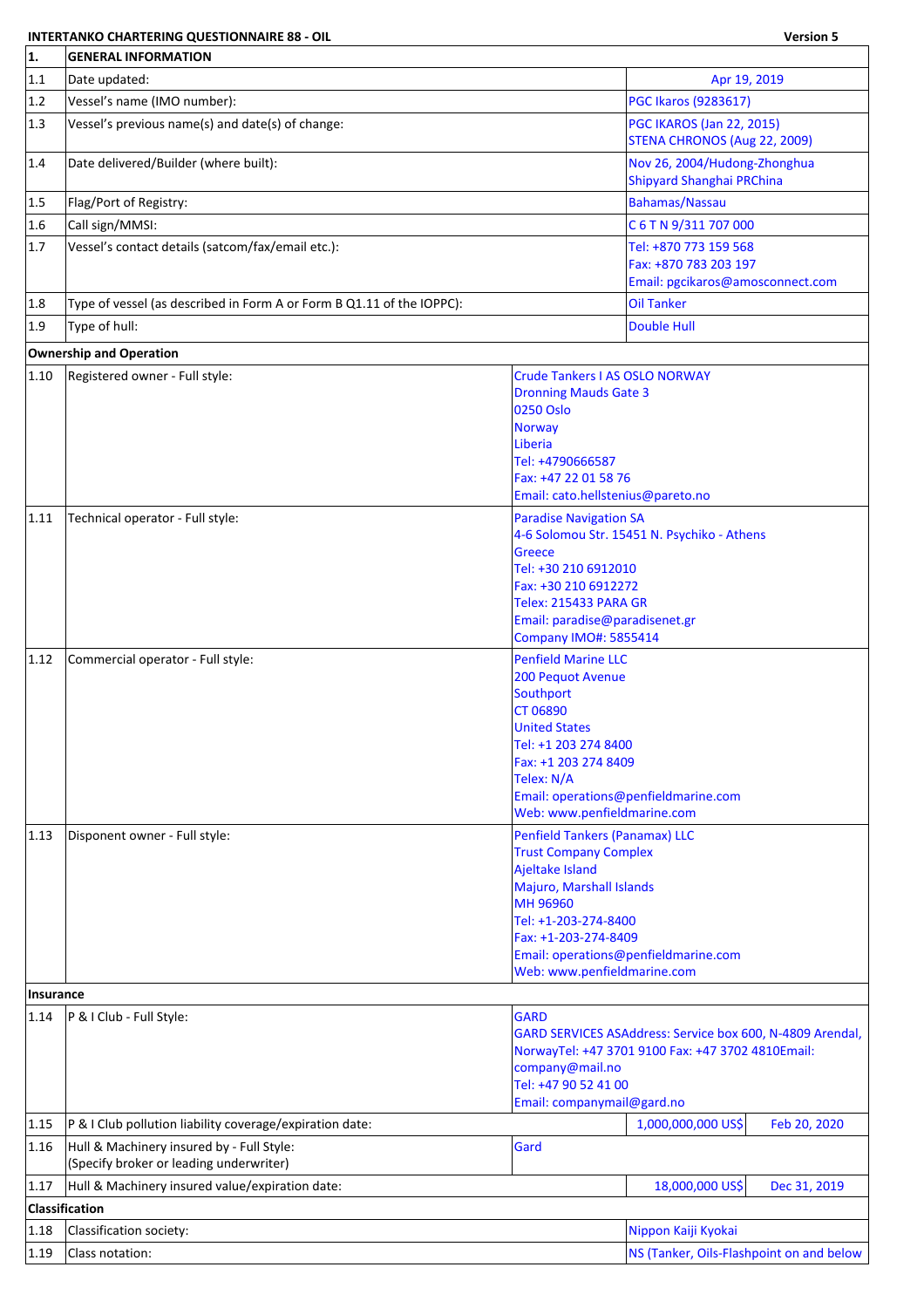|                 |                                                                                                                                                |              |                           | 60 C)(PrimeShip-Direct Assessment &<br>Fatigue Assessment)(ESP)(PSCM)(IWS)<br><b>MNS</b>                                                                                                                                                                                                                                                                                                                                                                                                             |                                        |
|-----------------|------------------------------------------------------------------------------------------------------------------------------------------------|--------------|---------------------------|------------------------------------------------------------------------------------------------------------------------------------------------------------------------------------------------------------------------------------------------------------------------------------------------------------------------------------------------------------------------------------------------------------------------------------------------------------------------------------------------------|----------------------------------------|
| 1.20            | Is the vessel subject to any conditions of class, class extensions, outstanding memorandums or<br>class recommendations? If yes, give details: |              |                           | <b>No</b>                                                                                                                                                                                                                                                                                                                                                                                                                                                                                            |                                        |
| 1.21            | If classification society changed, name of previous and date of change:                                                                        |              |                           | Lloyds Register, Dec 08, 2008                                                                                                                                                                                                                                                                                                                                                                                                                                                                        |                                        |
| 1.22            | Does the vessel have ice class? If yes, state what level:                                                                                      |              |                           | No, N/A                                                                                                                                                                                                                                                                                                                                                                                                                                                                                              |                                        |
| 1.23            | Date/place of last dry-dock:                                                                                                                   |              |                           | Dec 18, 2017/Antwerp                                                                                                                                                                                                                                                                                                                                                                                                                                                                                 |                                        |
| 1.24            | Date next dry dock due/next annual survey due:                                                                                                 |              |                           | Nov 25, 2019                                                                                                                                                                                                                                                                                                                                                                                                                                                                                         | Nov 25, 2019                           |
| 1.25            | Date of last special survey/next special survey due:                                                                                           |              |                           | Jan 22, 2015                                                                                                                                                                                                                                                                                                                                                                                                                                                                                         | Nov 25, 2019                           |
| 1.26            | If ship has Condition Assessment Program (CAP), what is the latest overall rating:                                                             |              |                           | No, N/A                                                                                                                                                                                                                                                                                                                                                                                                                                                                                              |                                        |
| Dimensions      |                                                                                                                                                |              |                           |                                                                                                                                                                                                                                                                                                                                                                                                                                                                                                      |                                        |
| 1.27            | Length overall (LOA):                                                                                                                          |              |                           |                                                                                                                                                                                                                                                                                                                                                                                                                                                                                                      | <b>228.60 Metres</b>                   |
| 1.28            | Length between perpendiculars (LBP):                                                                                                           |              |                           |                                                                                                                                                                                                                                                                                                                                                                                                                                                                                                      | <b>218.60 Metres</b>                   |
| 1.29            | Extreme breadth (Beam):                                                                                                                        |              |                           |                                                                                                                                                                                                                                                                                                                                                                                                                                                                                                      | 32.26 Metres                           |
| 1.30            | Moulded depth:                                                                                                                                 |              |                           |                                                                                                                                                                                                                                                                                                                                                                                                                                                                                                      | 20.20 Metres                           |
| 1.31            | Keel to masthead (KTM)/ Keel to masthead (KTM) in collapsed condition, if applicable:                                                          |              |                           | 45.52 Metres                                                                                                                                                                                                                                                                                                                                                                                                                                                                                         |                                        |
| 1.32            | Distance bridge front to center of manifold:                                                                                                   |              |                           |                                                                                                                                                                                                                                                                                                                                                                                                                                                                                                      | 73.50 Metres                           |
| 1.33<br>1.34    | Bow to center manifold (BCM)/Stern to center manifold (SCM):                                                                                   |              |                           | <b>116.00 Metres</b>                                                                                                                                                                                                                                                                                                                                                                                                                                                                                 | <b>113.10 Metres</b>                   |
|                 | Parallel body distances<br>Forward to mid-point manifold:                                                                                      |              | Lightship<br>58.90 Metres | <b>Normal Ballast</b><br>69.10 Metres                                                                                                                                                                                                                                                                                                                                                                                                                                                                | <b>Summer Dwt</b><br>72.50 Metres      |
|                 | Aft to mid-point manifold:                                                                                                                     |              | 36.00 Metres              | 53.00 Metres                                                                                                                                                                                                                                                                                                                                                                                                                                                                                         | 73.60 Metres                           |
|                 | Parallel body length:                                                                                                                          |              | 94.90 Metres              | <b>121.10 Metres</b>                                                                                                                                                                                                                                                                                                                                                                                                                                                                                 | <b>146.10 Metres</b>                   |
| <b>Tonnages</b> |                                                                                                                                                |              |                           |                                                                                                                                                                                                                                                                                                                                                                                                                                                                                                      |                                        |
| 1.35            | Net Tonnage:                                                                                                                                   |              |                           |                                                                                                                                                                                                                                                                                                                                                                                                                                                                                                      | 21,245.00                              |
| 1.36            | Gross Tonnage/Reduced Gross Tonnage (if applicable):                                                                                           |              |                           | 40,690.00                                                                                                                                                                                                                                                                                                                                                                                                                                                                                            | 31,934                                 |
| 1.37            | Suez Canal Tonnage - Gross (SCGT)/Net (SCNT):                                                                                                  |              |                           | 42,542.13                                                                                                                                                                                                                                                                                                                                                                                                                                                                                            | 37,840.80                              |
| 1.38            | Panama Canal Net Tonnage (PCNT):                                                                                                               |              |                           |                                                                                                                                                                                                                                                                                                                                                                                                                                                                                                      | 33,630.00                              |
|                 | Loadline Information                                                                                                                           |              |                           |                                                                                                                                                                                                                                                                                                                                                                                                                                                                                                      |                                        |
| 1.39            | Loadline                                                                                                                                       | Freeboard    | Draft                     | Deadweight                                                                                                                                                                                                                                                                                                                                                                                                                                                                                           | Displacement                           |
|                 | Summer:                                                                                                                                        | 6.18 Metres  | 14.01 Metres              | 72,829.00 Metric<br><b>Tonnes</b>                                                                                                                                                                                                                                                                                                                                                                                                                                                                    | 86,249.21 Metric<br><b>Tonnes</b>      |
|                 | Winter:                                                                                                                                        | 6.48 Metres  | 13.72 Metres              | 70,867.14 Metric<br><b>Tonnes</b>                                                                                                                                                                                                                                                                                                                                                                                                                                                                    | 84,288.49 Metric<br><b>Tonnes</b>      |
|                 | Tropical:                                                                                                                                      | 5.89 Metres  | 14.31 Metres              | 74,794.44 Metric<br><b>Tonnes</b>                                                                                                                                                                                                                                                                                                                                                                                                                                                                    | 88,215.79 Metric<br><b>Tonnes</b>      |
|                 | Lightship:                                                                                                                                     | 17.59 Metres | 2.61 Metres               |                                                                                                                                                                                                                                                                                                                                                                                                                                                                                                      | 13,421.35 Metric<br><b>Tonnes</b>      |
|                 | <b>Normal Ballast Condition:</b>                                                                                                               | 13.21 Metres | 6.99 Metres               | 27,093.86 Metric<br><b>Tonnes</b>                                                                                                                                                                                                                                                                                                                                                                                                                                                                    | 40,515.21 Metric<br><b>Tonnes</b>      |
|                 | <b>Segregated Ballast Condition:</b>                                                                                                           | 13.21 Metres | 7.02 Metres               | 27,411.00 Metric<br><b>Tonnes</b>                                                                                                                                                                                                                                                                                                                                                                                                                                                                    | 48,805.80 Metric<br><b>Tonnes</b>      |
| 1.40            | FWA/TPC at summer draft:                                                                                                                       |              |                           |                                                                                                                                                                                                                                                                                                                                                                                                                                                                                                      | 320.00 Millimetres 67.24 Metric Tonnes |
| 1.41            | Does vessel have multiple SDWT? If yes, please provide all assigned loadlines:                                                                 |              |                           | Yes                                                                                                                                                                                                                                                                                                                                                                                                                                                                                                  |                                        |
| 1.42            | Constant (excluding fresh water):                                                                                                              |              |                           |                                                                                                                                                                                                                                                                                                                                                                                                                                                                                                      | <b>200 Metric Tonnes</b>               |
| 1.43            | What is the company guidelines for Under Keel Clearance (UKC) for this vessel?                                                                 |              |                           | a) Open Seas - The UKC to exceed 50% of                                                                                                                                                                                                                                                                                                                                                                                                                                                              |                                        |
|                 |                                                                                                                                                |              |                           | the vessels current maximum static draft<br>and no further UKC calculations required<br>b)For sailing in confined waters,<br>excluding Channels, Fairways and<br>alongside a terminal - Where the UKC is<br>less than 50% of the vessels current<br>maximum static draft the vessel shall<br>maintain a minimum UKC of 10% of the<br>current maximum static draft not falling<br>short of 1.0m, after taking into account<br>applicable dynamic factors<br>c) For sailing in Channels and Fairways - |                                        |
|                 |                                                                                                                                                |              |                           | Whilst Underway the minimum UKC<br>required is 1.5% of the moulded breadth                                                                                                                                                                                                                                                                                                                                                                                                                           |                                        |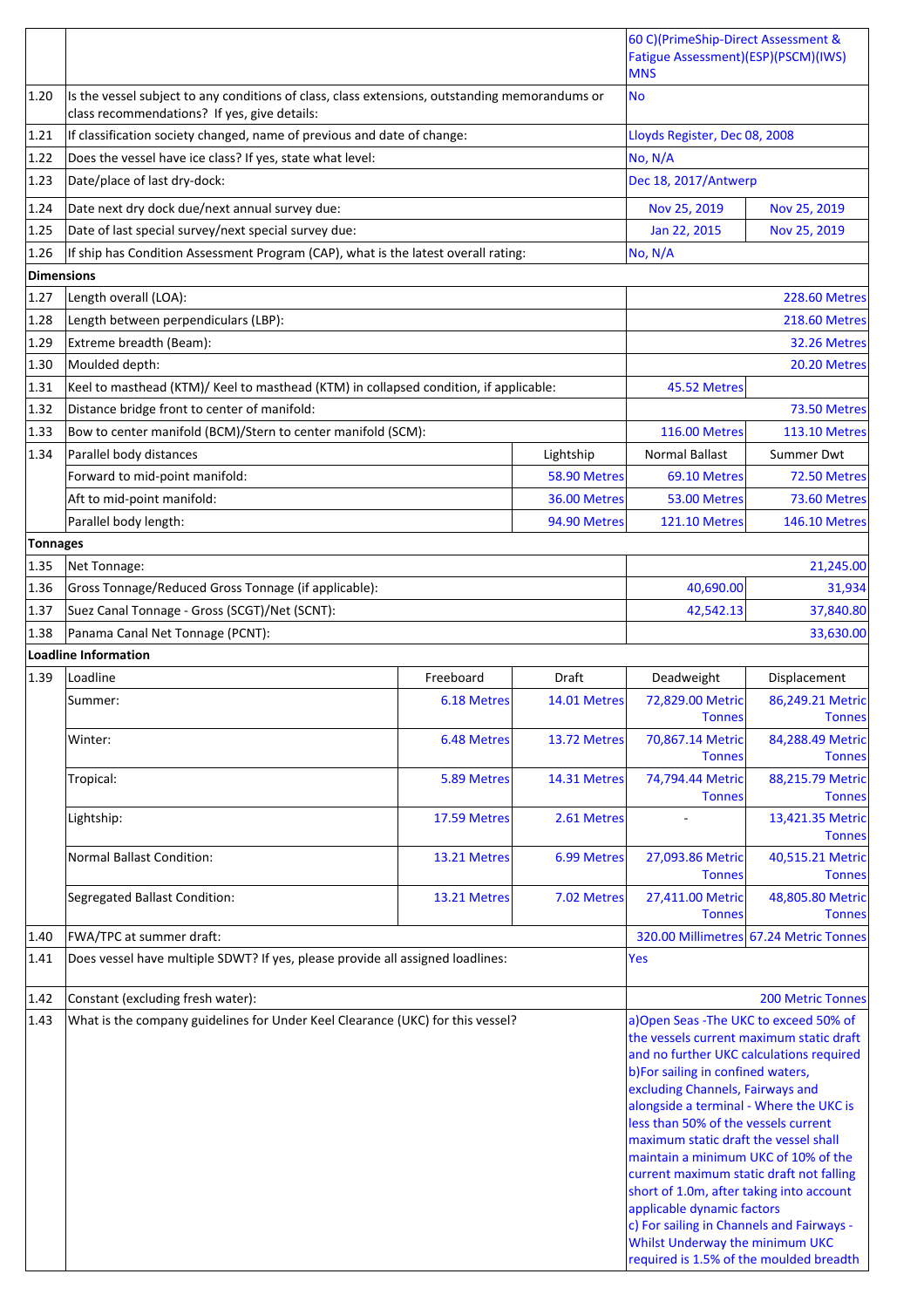|      |                                                            | of the vessel, but not less than 0.6m,<br>after taking into account applicable<br>dynamic factors4.<br>d) Whilst moored at Sea Island Terminals<br>/ SBM / Open Locations - Minimum UKC<br>lof 15% of the current maximum static<br>draft not falling short of 1.5m, after<br>taking into account applicable dynamic<br><i><u><b>Ifactors</b></u></i><br>e) Whilst berth alongside a terminal or at<br><b>ICBM</b> - 1.5% of the moulded breadth of<br>the vessel, not falling short of 0.3m, after<br>taking into account applicable dynamic<br><i><u><b>Ifactors</b></u></i> |                       |
|------|------------------------------------------------------------|--------------------------------------------------------------------------------------------------------------------------------------------------------------------------------------------------------------------------------------------------------------------------------------------------------------------------------------------------------------------------------------------------------------------------------------------------------------------------------------------------------------------------------------------------------------------------------|-----------------------|
| 1.44 | What is the max height of mast above waterline (air draft) | <b>Full Mast</b>                                                                                                                                                                                                                                                                                                                                                                                                                                                                                                                                                               | <b>Collapsed Mast</b> |
|      | Summer deadweight:                                         | 31.51 Metres                                                                                                                                                                                                                                                                                                                                                                                                                                                                                                                                                                   | 0 Metres              |
|      | Normal ballast:                                            | 38.52 Metres                                                                                                                                                                                                                                                                                                                                                                                                                                                                                                                                                                   | 0 Metres              |
|      | Lightship:                                                 | 42.91 Metres                                                                                                                                                                                                                                                                                                                                                                                                                                                                                                                                                                   | 0 Metres              |

| 2.   | <b>CERTIFICATES</b>                                                                                                                   | <b>Issued</b>         | <b>Last Annual</b>    | Last Intermediate     | <b>Expires</b>        |
|------|---------------------------------------------------------------------------------------------------------------------------------------|-----------------------|-----------------------|-----------------------|-----------------------|
| 2.1  | Safety Equipment Certificate (SEC):                                                                                                   | Feb 08, 2019          | Mar 07, 2019          | Jan 20, 2019          | Nov 25, 2019          |
| 2.2  | Safety Radio Certificate (SRC):                                                                                                       | Mar 20, 2015          | Jan 20, 2019          |                       | Nov 25, 2019          |
| 2.3  | Safety Construction Certificate (SCC):                                                                                                | Mar 20, 2015          | Jan 20, 2019          | <b>Not Applicable</b> | Nov 25, 2019          |
| 2.4  | International Loadline Certificate (ILC):                                                                                             | Mar 20, 2015          | Jan 20, 2019          | <b>Not Applicable</b> | Nov 25, 2019          |
| 2.5  | International Oil Pollution Prevention Certificate (IOPPC):                                                                           | Dec 04, 2017          | Nov 17, 2018          | <b>Not Applicable</b> | Sep 04, 2022          |
| 2.6  | International Ship Security Certificate (ISSC):                                                                                       | Jan 22, 2015          | Jul 08, 2017          | <b>Not Applicable</b> | Aug 10, 2019          |
| 2.7  | Maritime Labour Certificate (MLC):                                                                                                    | Aug 12, 2018          | N/A                   |                       | Aug 29, 2023          |
| 2.8  | ISM Safety Management Certificate (SMC):                                                                                              | Jan 22, 2015          | Jul 07, 2017          | <b>Not Applicable</b> | Aug 10, 2019          |
| 2.9  | Document of Compliance (DOC):                                                                                                         | Apr 19, 2018          | Mar 30, 2018          |                       | Apr 28, 2023          |
| 2.10 | USCG Certificate of Compliance (USCGCOC):                                                                                             | Jul 03, 2018          | Jul 03, 2018          |                       | Jul 03, 2020          |
| 2.11 | Civil Liability Convention (CLC) 1992 Certificate:                                                                                    | Feb 08, 2019          | N/A                   | N/A                   | Feb 20, 2020          |
| 2.12 | Civil Liability for Bunker Oil Pollution Damage Convention<br>(CLBC) Certificate:                                                     | Feb 08, 2019          | N/A                   | N/A                   | Feb 20, 2020          |
| 2.13 | Liability for the Removal of Wrecks Certificate (WRC):                                                                                | Feb 08, 2019          | N/A                   | N/A                   | Feb 20, 2020          |
| 2.14 | U.S. Certificate of Financial Responsibility (COFR):                                                                                  | Jun 08, 2018          | N/A                   | N/A                   | Jun 08, 2021          |
| 2.15 | Certificate of Class (COC):                                                                                                           | Aug 12, 2015          | Jan 20, 2019          |                       | Nov 25, 2019          |
| 2.16 | International Sewage Pollution Prevention Certificate<br>(ISPPC):                                                                     | Dec 18, 2017          | N/A                   | N/A                   | Nov 25, 2019          |
| 2.17 | Certificate of Fitness (COF):                                                                                                         | <b>Not Applicable</b> | <b>Not Applicable</b> |                       | <b>Not Applicable</b> |
| 2.18 | International Energy Efficiency Certificate (IEEC):                                                                                   | Mar 20, 2015          | N/A                   | N/A                   | N/A                   |
| 2.19 | International Air Pollution Prevention Certificate (IAPPC):                                                                           | Mar 20, 2015          | Jan 20, 2019          |                       | Nov 25, 2019          |
|      | Documentation                                                                                                                         |                       |                       |                       |                       |
| 2.20 | Owner warrant that vessel is member of ITOPF and will remain so for the entire duration of this<br>voyage/contract:                   |                       |                       |                       | Yes                   |
| 2.21 | Does vessel have in place a Drug and Alcohol Policy complying with OCIMF guidelines for Control<br>of Drugs and Alcohol Onboard Ship? |                       |                       |                       | Yes                   |
| 2.22 | Is the ITF Special Agreement on board (if applicable)?                                                                                |                       |                       | Yes                   |                       |
| 2.23 | ITF Blue Card expiry date (if applicable):                                                                                            |                       |                       | Nov 22, 2019          |                       |

| 3.            | <b>CREW</b>                                             |                                         |    |                                                  |
|---------------|---------------------------------------------------------|-----------------------------------------|----|--------------------------------------------------|
| 3.1           | Nationality of Master:                                  |                                         |    | Montenegrin                                      |
| $ 3.2\rangle$ | Number and nationality of Officers:                     |                                         | 10 | Montenegrin, Romanian, Filipino, Greek           |
| $ 3.3\rangle$ | Number and nationality of Crew:                         |                                         | 13 | Montenegrin, Filipino, Romanian                  |
| 3.4           | What is the common working language onboard:            |                                         |    | English                                          |
| 3.5           | Do officers speak and understand English?               |                                         |    | <b>Yes</b>                                       |
| 3.6           | If Officers/ratings employed by a manning agency - Full | <b>Officers: Interorient Maritime</b>   |    | <b>Ratings: Interorient Maritime Enterprises</b> |
|               | style:                                                  | <b>Enterprises Intl</b>                 |    | 608 Ortigas Av., Parig, M. Manila, 1605          |
|               |                                                         | 608 Ortigas Av., Parig, M. Manila, 1605 |    | Philippines                                      |
|               |                                                         | Philippines                             |    | Tel: +632 631 1226                               |
|               |                                                         | Tel: +632 631 1226                      |    | Fax: +632 637 7992                               |
|               |                                                         | Fax: +632 637 7992                      |    | Telex: 007563091 INORM PH                        |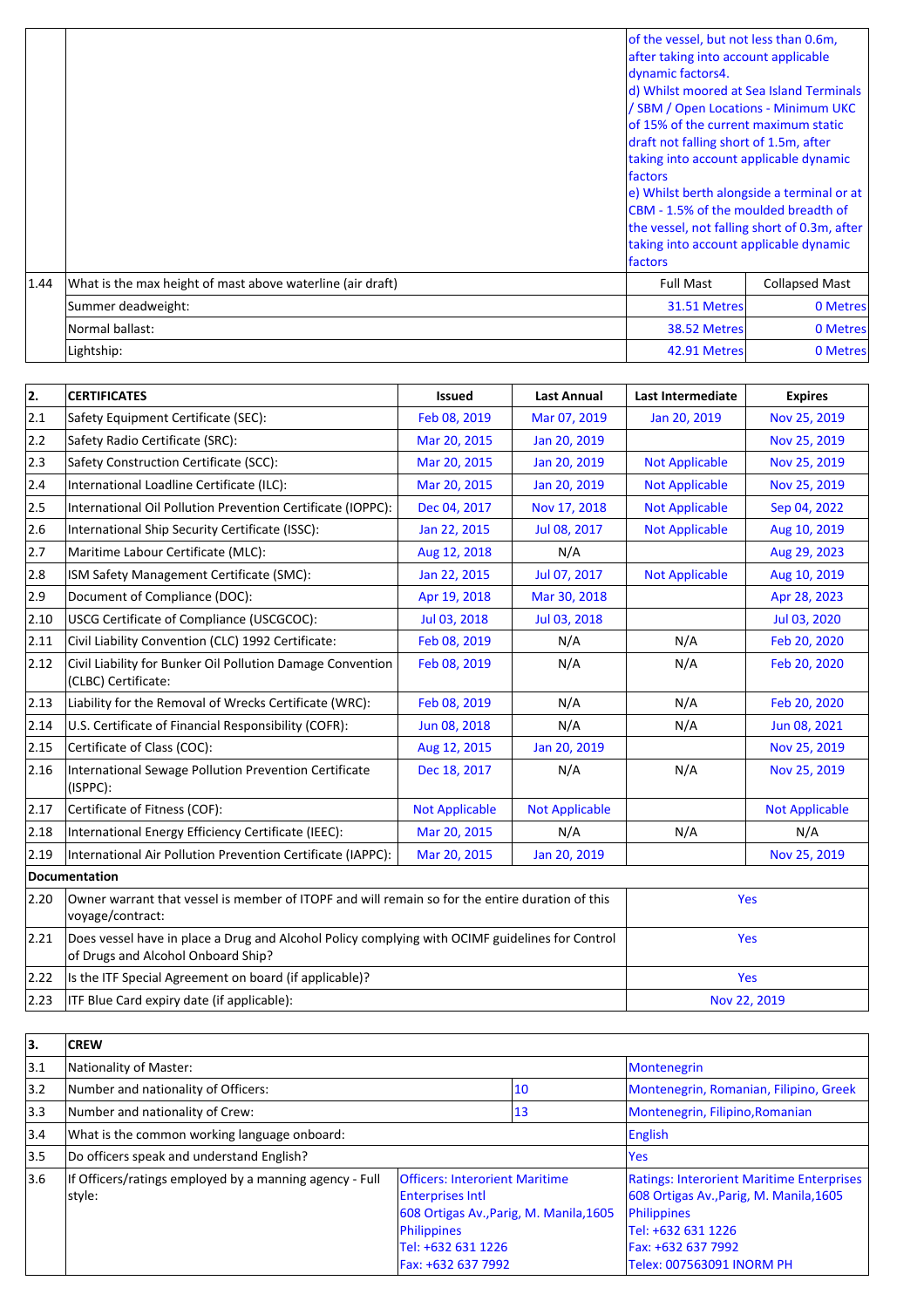|  | Telex: 007563091 INORM PH<br>Email: inormph@pldtdsl.net | Email: inormph@pldtdsl.net |
|--|---------------------------------------------------------|----------------------------|
|--|---------------------------------------------------------|----------------------------|

| 14. | <b>FOR USA CALLS</b>                                                                                                                     |                                                                                                                                                                                             |
|-----|------------------------------------------------------------------------------------------------------------------------------------------|---------------------------------------------------------------------------------------------------------------------------------------------------------------------------------------------|
| 4.1 | Has the vessel Operator submitted a Vessel Spill Response Plan to the US Coast Guard which has<br>been approved by official USCG letter? | <b>Yes</b>                                                                                                                                                                                  |
| 4.2 | Qualified individual (QI) - Full style:                                                                                                  | <b>OBRIENS OIL POLLUTION SERVICE</b><br>645 Codifer Street Slidell Louisiana 70458<br>Tel: +1-985-781-0804<br>Fax: +1-985-781-0580<br>Telex: 49617361 OOPSUI<br>Email: OOPS-USA@OOPSUSA.COM |
| 4.3 | Oil Spill Response Organization (OSRO) - Full style:                                                                                     | NATIONAL RESPONSE CORP.<br>3500 Sunrise Highway, Suite T103 Great River NY 11739 USA<br>Tel: +1-631-224-9141<br>Fax: +1-631-224-9086<br>Email: iocdo@nrcc.com<br>Web: nrc.com               |
| 4.4 | Salvage and Marine Firefighting Services (SMFF) - Full Style:                                                                            | <b>RESOLVE SALVAGE &amp; FIRE</b><br>Tel: +1.954.764.8700<br>Email: EMX@resolvemarine.com                                                                                                   |

| 15. | SAFETY/HELICOPTER                                                                                                                            |                 |
|-----|----------------------------------------------------------------------------------------------------------------------------------------------|-----------------|
| 5.1 | Its the vessel operated under a Quality Management System? If Yes, what type of system?<br>(ISO9001 or IMO Resolution A.741(18) as amended): | lYes            |
| 5.2 | Can the ship comply with the ICS Helicopter Guidelines?                                                                                      | lYes            |
|     | $ 5.2.1 $ If Yes, state whether winching or landing area provided:                                                                           | <b>Winching</b> |
|     | $ 5.2.2 $ If Yes, what is the diameter of the circle provided:                                                                               | 15.20 Metres    |

| 16. | <b>COATING/ANODES</b> |                                                               |                   |                   |            |
|-----|-----------------------|---------------------------------------------------------------|-------------------|-------------------|------------|
| 6.1 | Tank Coating          | Coated                                                        | Type              | To What Extent    | Anodes     |
|     | Cargo tanks:          | <b>Yes</b>                                                    | <b>Full Epoxy</b> | <b>Whole Tank</b> | <b>No</b>  |
|     | Ballast tanks:        | <b>Yes</b>                                                    | <b>Full Epoxy</b> | Whole Tank        | <b>Yes</b> |
|     | Slop tanks:           | Yes (JOTUN'S<br><b>EPOXY COATING</b><br><b>TANKGUARD HB")</b> | Epoxy             | <b>Whole Tank</b> |            |

| 7.  | <b>BALLAST</b>        |     |             |                          |                            |
|-----|-----------------------|-----|-------------|--------------------------|----------------------------|
| 7.1 | Pumps                 | No. | <b>Type</b> | Capacity                 | At What Head<br>$(sg=1.0)$ |
|     | <b>Ballast Pumps:</b> |     | Centrifugal | 1,200 Cu.<br>Metres/Hour | 25 Metres                  |
|     | Ballast Eductors:     |     |             | 110 Cu.<br>Metres/Hour   |                            |

| 8.                 | <b>CARGO</b>                                                                               |                                                                                               |                                |  |  |  |
|--------------------|--------------------------------------------------------------------------------------------|-----------------------------------------------------------------------------------------------|--------------------------------|--|--|--|
|                    | Double Hull Vessels                                                                        |                                                                                               |                                |  |  |  |
| 8.1                | Is vessel fitted with centerline bulkhead in all cargo tanks? If Yes, solid or perforated: | <b>Yes, Solid</b>                                                                             |                                |  |  |  |
|                    | <b>Cargo Tank Capacities</b>                                                               |                                                                                               |                                |  |  |  |
| 8.2                | Number of cargo tanks and total cubic capacity (98%):                                      | 12                                                                                            | 78,636.39 Cu.<br><b>Metres</b> |  |  |  |
| 8.2.1              | Capacity (98%) of each natural segregation with double valve (specify tanks):              | Seg#1: 27685.9 m3 (3+6 wings)<br>Seg#2: 28036.9 m3 (2+5 wings)<br>Seg#3: 23990 m3 (1+4 wings) |                                |  |  |  |
| 8.2.2              | IMO class (Oil/Chemical Ship Type 1, 2 or 3):                                              |                                                                                               |                                |  |  |  |
| 8.3                | Number of slop tanks and total cubic capacity (98%):                                       |                                                                                               | 2,722.14 Cu. Metres            |  |  |  |
| 8.3.1              | Specify segregations which slops tanks belong to and their capacity with double valve:     | Seg#3: Slop P &S (2,531.6 / 93%)                                                              |                                |  |  |  |
| 8.3.2              | Residual/retention oil tank(s) capacity (98%), if applicable:                              |                                                                                               |                                |  |  |  |
| <b>SBT Vessels</b> |                                                                                            |                                                                                               |                                |  |  |  |
| 8.3.3              | What is total SBT capacity and percentage of SDWT vessel can maintain?                     | 28,675.70 Cu.<br><b>Metres</b>                                                                | 39.50 %                        |  |  |  |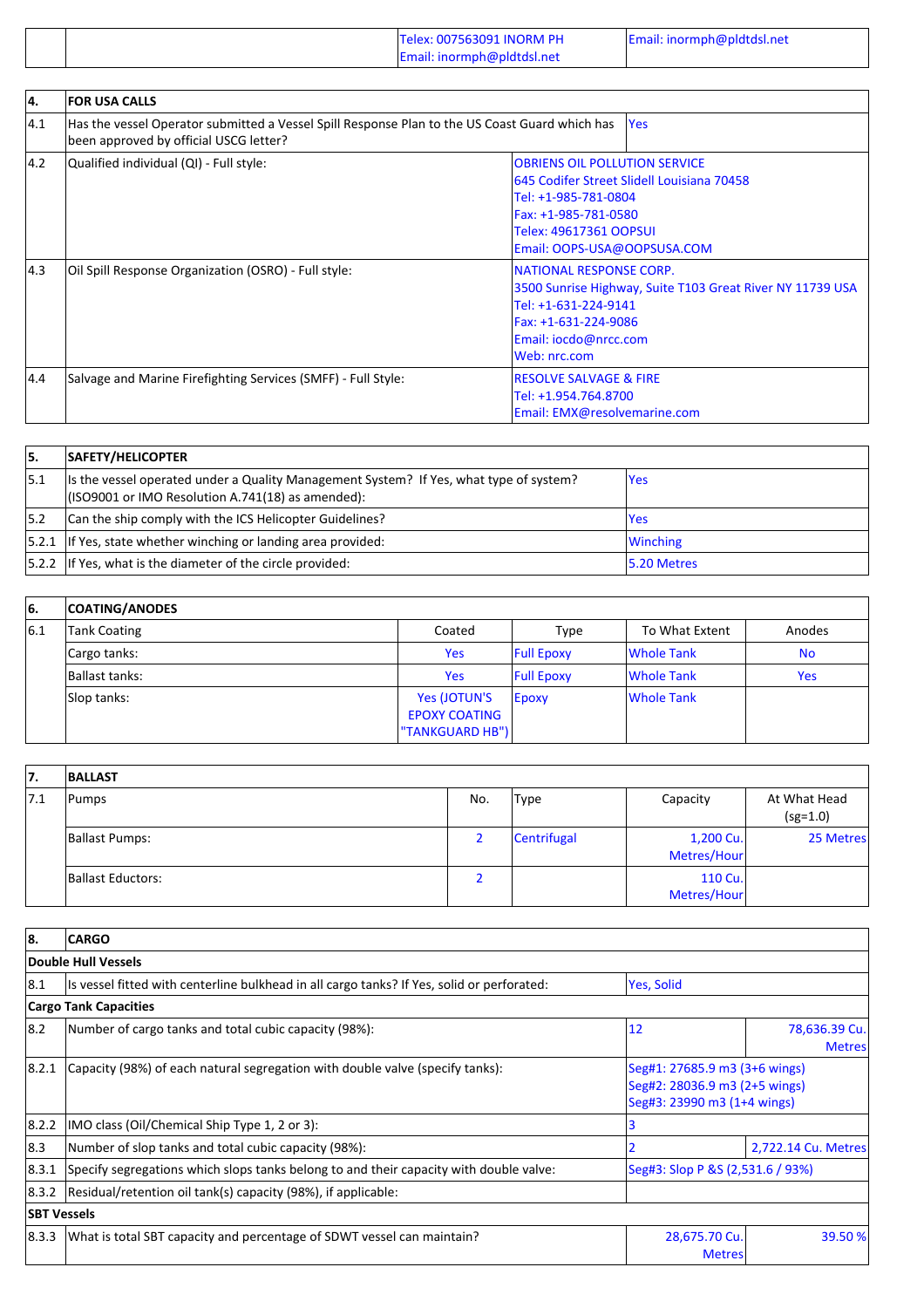| 8.3.4   | Does vessel meet the requirements of MARPOL Annex I Reg 18.2:                                                                          |                                      | Yes                                                                                      |                          |  |
|---------|----------------------------------------------------------------------------------------------------------------------------------------|--------------------------------------|------------------------------------------------------------------------------------------|--------------------------|--|
|         | <b>Cargo Handling and Pumping Systems</b>                                                                                              |                                      |                                                                                          |                          |  |
| 8.4     | How many grades/products can vessel load/discharge with double valve segregation:                                                      |                                      |                                                                                          | 3                        |  |
| 8.5     | Are there any cargo tank filling restrictions?                                                                                         |                                      | <b>No</b>                                                                                |                          |  |
|         | If yes, specify number of slack tanks, max s.g., ullage restrictions etc.:                                                             |                                      |                                                                                          |                          |  |
| 8.6     | Max loading rate for homogenous cargo                                                                                                  |                                      | With VECS                                                                                | <b>Without VECS</b>      |  |
|         | Loaded per manifold connection:                                                                                                        |                                      |                                                                                          | 2,500 Cu.<br>Metres/Hour |  |
|         | Loaded simultaneously through all manifolds:                                                                                           |                                      |                                                                                          | 7,500 Cu.<br>Metres/Hour |  |
|         | <b>Cargo Control Room</b>                                                                                                              |                                      |                                                                                          |                          |  |
| 8.7     | Is ship fitted with a Cargo Control Room (CCR)?                                                                                        |                                      |                                                                                          | Yes                      |  |
| 8.8     | Can tank innage/ullage be read from the CCR?                                                                                           |                                      |                                                                                          | Yes                      |  |
|         | <b>Gauging and Sampling</b>                                                                                                            |                                      |                                                                                          |                          |  |
| 8.9     | Is gauging system certified and calibrated? If no, specify which ones are not calibrated:                                              |                                      | Yes,                                                                                     |                          |  |
|         | What type of fixed closed tank gauging system is fitted:                                                                               |                                      | Radar                                                                                    |                          |  |
|         | Are high level alarms fitted to the cargo tanks? If Yes, indicate whether to all tanks or partial:                                     |                                      | Yes, All                                                                                 |                          |  |
| 8.9.1   | Can cargo be transferred under closed loading conditions in accordance with ISGOTT 11.1.6.6?                                           |                                      |                                                                                          | Yes                      |  |
| 8.9.2   | Are cargo tanks fitted with multipoint gauging? If yes, specify type and locations:                                                    |                                      | Yes,                                                                                     |                          |  |
| 8.10    | Number of portable gauging units (example- MMC) on board:                                                                              |                                      |                                                                                          |                          |  |
|         | <b>Vapor Emission Control System (VECS)</b>                                                                                            |                                      |                                                                                          |                          |  |
| 8.11    | Is a vapour return system (VRS) fitted?                                                                                                |                                      | Yes                                                                                      |                          |  |
| 8.12    | Number/size of VECS manifolds (per side):                                                                                              |                                      |                                                                                          | <b>16 Millimetres</b>    |  |
| 8.13    | Number/size/type of VECS reducers:                                                                                                     |                                      | $2 \times 12$ "; $2 \times 10$ "; $2 \times 8$ ";                                        |                          |  |
| Venting |                                                                                                                                        |                                      |                                                                                          |                          |  |
| 8.14    | State what type of venting system is fitted:                                                                                           |                                      | <b>Common Venting using deck IGS lines</b>                                               |                          |  |
|         | <b>Cargo Manifolds and Reducers</b>                                                                                                    |                                      |                                                                                          |                          |  |
| 8.15    | Total number/size of cargo manifold connections on each side:                                                                          |                                      | 4/400.00 Millimetres                                                                     |                          |  |
| 8.16    | What type of valves are fitted at manifold:                                                                                            |                                      | <b>Butterfly</b>                                                                         |                          |  |
| 8.17    | What is the material/rating of the manifold:                                                                                           |                                      | Steel/                                                                                   |                          |  |
|         | 8.17.1 Does vessel comply with the latest edition of the OCIMF 'Recommendations for Oil Tanker<br>Manifolds and Associated Equipment'? |                                      | Yes                                                                                      |                          |  |
| 8.18    | Distance between cargo manifold centers:                                                                                               |                                      |                                                                                          | 2,500.00 Millimetres     |  |
| 8.19    | Distance ships rail to manifold:                                                                                                       |                                      | 4,600.00 Millimetres                                                                     |                          |  |
| 8.20    | Distance manifold to ships side:                                                                                                       |                                      | 4,600.00 Millimetres                                                                     |                          |  |
| 8.21    | Top of rail to center of manifold:                                                                                                     |                                      | 800.00 Millimetres                                                                       |                          |  |
| 8.22    | Distance main deck to center of manifold:                                                                                              |                                      |                                                                                          | 2,020.00 Millimetres     |  |
| 8.23    | Spill tank grating to center of manifold:                                                                                              |                                      |                                                                                          | 900.00 Millimetres       |  |
| 8.24    | Manifold height above the waterline in normal ballast/at SDWT condition:                                                               |                                      | 15.22 Metres                                                                             | 8.21 Metres              |  |
| 8.25    | Number/size/type of reducers:                                                                                                          |                                      | 4 x 400/300mm (16/12")<br>4 x 400/250mm (16/10")<br>4 x 400/200mm (16/8")<br><b>ANSI</b> |                          |  |
| 8.26    | Is vessel fitted with a stern manifold? If yes, state size:                                                                            |                                      | No,                                                                                      |                          |  |
| Heating |                                                                                                                                        |                                      |                                                                                          |                          |  |
| 8.27    | Cargo/slop tanks fitted with a cargo heating system?                                                                                   | Type                                 | Coiled                                                                                   | Material                 |  |
|         | Cargo Tanks:                                                                                                                           | <b>SEAMLESS STEEL</b><br><b>PIPE</b> | Yes                                                                                      | <b>Other</b>             |  |
|         | Slop Tanks:                                                                                                                            | heating coils                        | Yes                                                                                      | <b>SS</b>                |  |
| 8.28    | Maximum temperature cargo can be loaded/maintained:                                                                                    |                                      | 73.9 °C / 165.0 °F                                                                       | 57.23 °C / 135.014<br>°F |  |
|         | 8.28.1 Minimum temperature cargo can be loaded/maintained:                                                                             |                                      |                                                                                          |                          |  |
|         | Inert Gas and Crude Oil Washing                                                                                                        |                                      |                                                                                          |                          |  |
| 8.29    | Is an Inert Gas System (IGS) fitted/operational?                                                                                       |                                      |                                                                                          | Yes/Yes                  |  |
|         | 8.29.1 Is a Crude Oil Washing (COW) installation fitted/operational?                                                                   |                                      |                                                                                          | Yes/Yes                  |  |
| 8.30    | Is IGS supplied by flue gas, inert gas (IG) generator and/or nitrogen:                                                                 |                                      | <b>Flue Gas</b>                                                                          |                          |  |
|         | <b>Cargo Pumps</b>                                                                                                                     |                                      |                                                                                          |                          |  |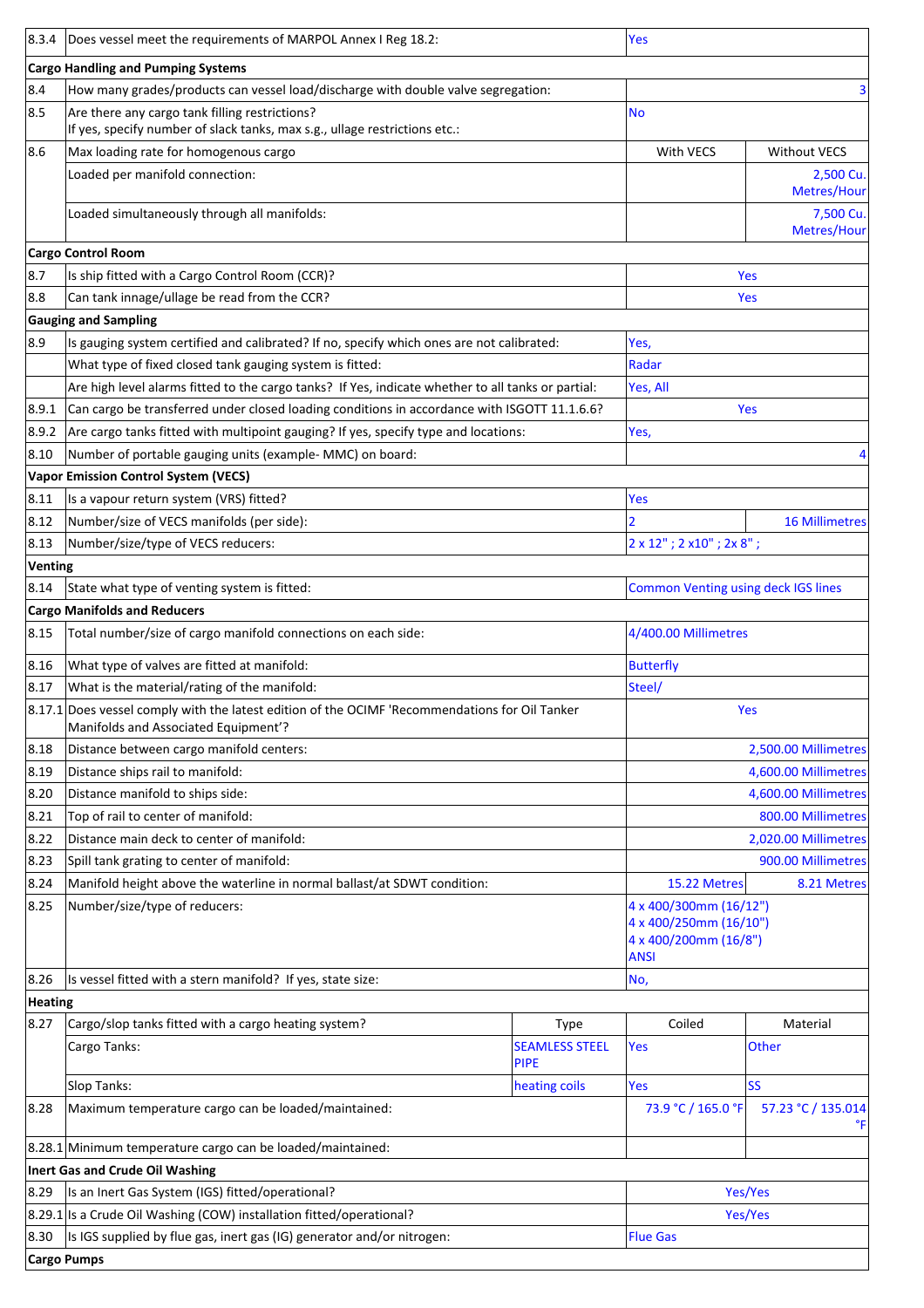| 8.31 | How many cargo pumps can be run simultaneously at full capacity: |     |                    |                        |                            |
|------|------------------------------------------------------------------|-----|--------------------|------------------------|----------------------------|
| 8.32 | Pumps                                                            | No. | <b>Type</b>        | Capacity               | At What Head<br>$(sg=1.0)$ |
|      | Cargo Pumps:                                                     | 6   | <b>Centrifugal</b> | 2000 M3/HR             | 120 Meters                 |
|      | Cargo Eductors:                                                  |     | Reciprocating      | 360 Cu.<br>Metres/Hour | 25 Metres                  |
|      | Stripping:                                                       |     | Reciprocating      | 200 Cu.<br>Metres/Hour | 120 Metres                 |
| 8.33 | Is at least one emergency portable cargo pump provided?          |     |                    | Yes                    |                            |

| 9.                | <b>MOORING</b>                                                                       |                |                                                                                   |                               |                               |                                       |  |
|-------------------|--------------------------------------------------------------------------------------|----------------|-----------------------------------------------------------------------------------|-------------------------------|-------------------------------|---------------------------------------|--|
| 9.1               | Wires (on drums)                                                                     | No.            | Diameter                                                                          | Material                      | Length                        | <b>Breaking Strength</b>              |  |
|                   | Forecastle:                                                                          | 6              | 36 Millimetres Galv. Steel                                                        |                               | 220 Metres                    | <b>80 Metric Tonnes</b>               |  |
|                   | Main deck fwd:                                                                       | $\overline{2}$ | 36.00 Millimetres GALV. STEEL                                                     |                               | <b>220.00 Metres</b>          | <b>80 Metric Tonnes</b>               |  |
|                   | Main deck aft:                                                                       | $\overline{2}$ | 36.00 Millimetres GALV. STEEL                                                     |                               | <b>220.00 Metres</b>          | <b>80 Metric Tonnes</b>               |  |
|                   | Poop deck:                                                                           | 6              | 36 Millimetres Galv steel                                                         |                               | 220 Metres                    | <b>80 Metric Tonnes</b>               |  |
| $ 9.2\rangle$     | Wire tails                                                                           | No.            | Diameter                                                                          | Material                      | Length                        | <b>Breaking Strength</b>              |  |
|                   | Forecastle:                                                                          | 6              |                                                                                   | 80 Millimetres 8 Strand Nylon | 11.00 Metres                  | <b>120.00 Metric</b>                  |  |
|                   |                                                                                      |                |                                                                                   |                               |                               | <b>Tonnes</b>                         |  |
|                   | Main deck fwd:                                                                       | $\overline{2}$ | 80.00 Millimetres 8 Strand Nylon                                                  |                               | 11.00 Metres                  | <b>120.00 Metric</b><br><b>Tonnes</b> |  |
|                   | Main deck aft:                                                                       | $\overline{2}$ |                                                                                   |                               | 11.00 Metres                  |                                       |  |
|                   |                                                                                      |                | 80.00 Millimetres 8 Strand Nylon                                                  |                               |                               | <b>120.00 Metric</b><br><b>Tonnes</b> |  |
|                   | Poop deck:                                                                           | 6              | 80 Millimetres Nylon                                                              |                               | 11 Metres                     | <b>120 Metric Tonnes</b>              |  |
| $ 9.3\rangle$     | Ropes (on drums)                                                                     | No.            | Diameter                                                                          | Material                      | Length                        | <b>Breaking Strength</b>              |  |
|                   | Forecastle:                                                                          | 0              | 0 Millimetres 0                                                                   |                               | 0 Metres                      | <b>0 Metric Tonnes</b>                |  |
|                   | Main deck fwd:                                                                       | $\bf{0}$       |                                                                                   | 0 Millimetres Not Applicable  | 0 Metres                      | <b>0 Metric Tonnes</b>                |  |
|                   | Main deck aft:                                                                       | 0              |                                                                                   | 0 Millimetres Not Applicable  | 0 Metres                      | <b>0 Metric Tonnes</b>                |  |
|                   | Poop deck:                                                                           | 0              | 0 Millimetres 0                                                                   |                               | 0 Metres                      | <b>0 Metric Tonnes</b>                |  |
| 9.4               | Other lines                                                                          | No.            | Diameter                                                                          | Material                      | Length                        | <b>Breaking Strength</b>              |  |
|                   | Forecastle:                                                                          | 12             | 80 Millimetres Nikasteel                                                          |                               | 220 Metres                    | <b>95 Metric Tonnes</b>               |  |
|                   | Main deck fwd:                                                                       | $\overline{2}$ | <b>76 Millimetres Secofloat</b>                                                   |                               | 220 Metres                    | <b>110 Metric Tonnes</b>              |  |
|                   | Main deck aft:                                                                       |                |                                                                                   | <b>Not Applicable</b>         |                               |                                       |  |
|                   | Poop deck:                                                                           | 8              | <b>76 Millimetres MegaFlex</b>                                                    |                               | 220 Metres                    | 95 Metric Tonnes                      |  |
| 9.5               | Winches                                                                              | No.            | No. Drums                                                                         | <b>Motive Power</b>           | <b>Brake Capacity</b>         | Type of Brake                         |  |
|                   | Forecastle:                                                                          | 3              | <b>Double Drums</b>                                                               | <b>Hydraulic</b>              | 48.00 Metric                  |                                       |  |
|                   |                                                                                      |                |                                                                                   |                               | <b>Tonnes</b>                 |                                       |  |
|                   | Main deck fwd:                                                                       | $\mathbf{1}$   | <b>Double Drums</b>                                                               | <b>Hydraulic</b>              | 48.00 Metric                  |                                       |  |
|                   |                                                                                      |                |                                                                                   |                               | <b>Tonnes</b>                 |                                       |  |
|                   | Main deck aft:                                                                       | $\mathbf{1}$   | <b>Double Drums</b>                                                               | <b>Hydraulic</b>              | 48.00 Metric<br><b>Tonnes</b> |                                       |  |
|                   | Poop deck:                                                                           | $\overline{2}$ | <b>Triple Drums</b>                                                               | <b>Hydraulic</b>              | 48.00 Metric                  |                                       |  |
|                   |                                                                                      |                |                                                                                   |                               | <b>Tonnes</b>                 |                                       |  |
| 9.6               | Bitts, closed chocks/fairleads                                                       |                |                                                                                   | <b>SWL Bitts</b>              | No. Closed Chocks             | <b>SWL Closed Chocks</b>              |  |
|                   | Forecastle:                                                                          |                | 4                                                                                 | <b>110 Metric Tonnes</b>      | 8                             | <b>110 Metric Tonnes</b>              |  |
|                   | Main deck fwd:                                                                       |                | 8                                                                                 | <b>52 Metric Tonnes</b>       | 8                             | <b>44 Metric Tonnes</b>               |  |
|                   | Main deck aft:                                                                       |                | 4                                                                                 | <b>52 Metric Tonnes</b>       | 6                             | <b>44 Metric Tonnes</b>               |  |
|                   | Poop deck:                                                                           |                | 8                                                                                 | <b>110 Metric Tonnes</b>      | 10                            | <b>110 Metric Tonnes</b>              |  |
|                   | Anchors/Emergency Towing System                                                      |                |                                                                                   |                               |                               |                                       |  |
| 9.7               | Number of shackles on port/starboard cable:<br>12/12                                 |                |                                                                                   |                               |                               |                                       |  |
| 9.8               | Type/SWL of Emergency Towing system forward:                                         |                |                                                                                   | <b>SPM</b>                    | 200 Metric Tonnes             |                                       |  |
| 9.9               | Type/SWL of Emergency Towing system aft:                                             |                |                                                                                   | <b>ETA</b>                    | <b>200 Metric Tonnes</b>      |                                       |  |
|                   | $9.10.1$ What is size of closed chock and/or fairleads of enclosed type on stern     |                |                                                                                   |                               |                               | 450                                   |  |
| <b>Escort Tug</b> |                                                                                      |                |                                                                                   |                               |                               |                                       |  |
|                   | $9.10.2$ What is SWL of closed chock and/or fairleads of enclosed type on stern:     |                |                                                                                   |                               | 200.00 Metric Tonnes          |                                       |  |
| 9.11              | What is SWL of bollard on poop deck suitable for escort tug:<br>110.00 Metric Tonnes |                |                                                                                   |                               |                               |                                       |  |
|                   | <b>Lifting Equipment/Gangway</b>                                                     |                |                                                                                   |                               |                               |                                       |  |
| 9.12              |                                                                                      |                | Derrick/Crane description (Number, SWL and location):<br>Cranes: 1 x 15.00 Tonnes |                               |                               |                                       |  |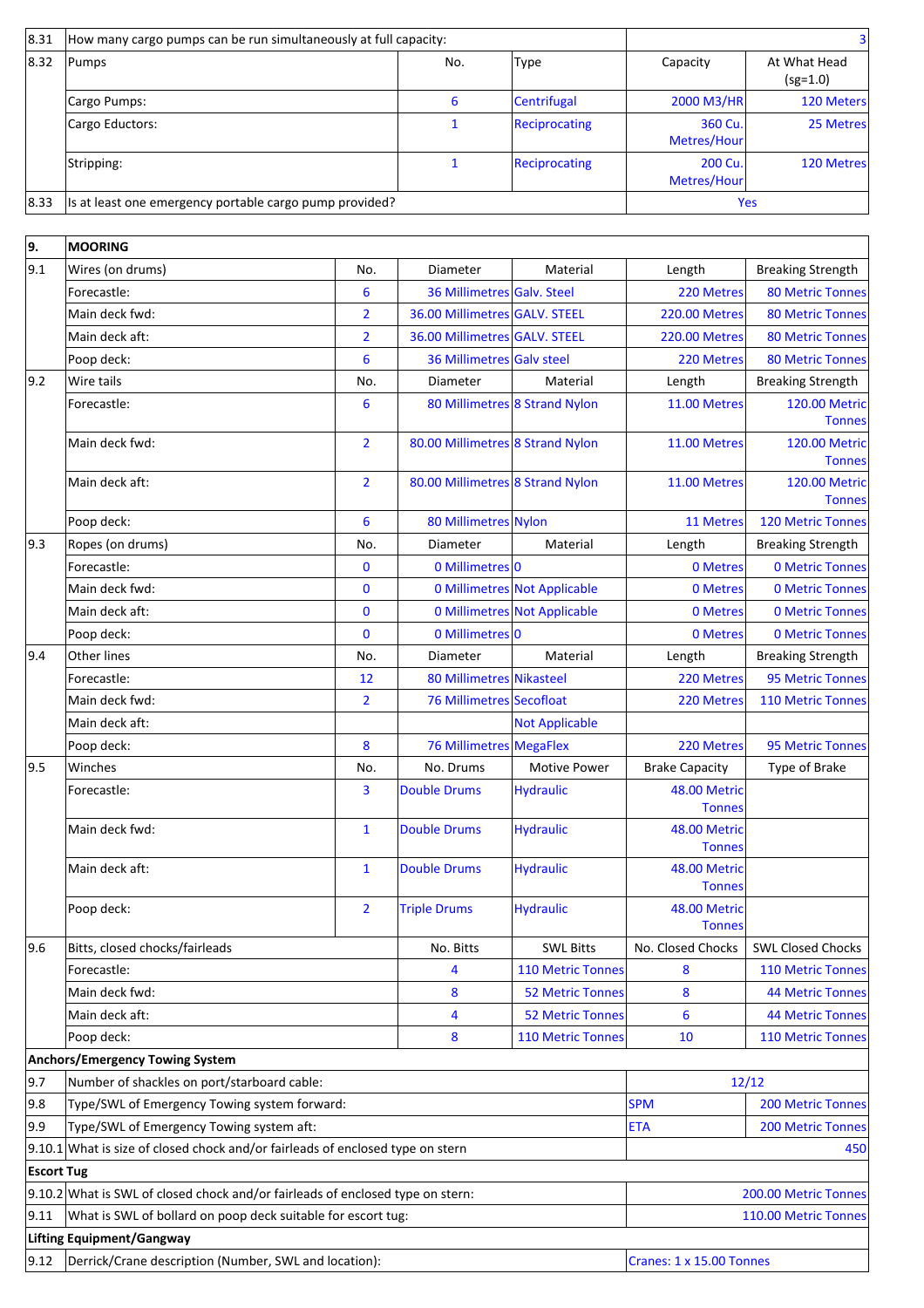|                |                                                                                                                                                                                                   | center                              |                                       |
|----------------|---------------------------------------------------------------------------------------------------------------------------------------------------------------------------------------------------|-------------------------------------|---------------------------------------|
| 9.13           | Accommodation ladder direction:                                                                                                                                                                   | Aft                                 |                                       |
|                | Does vessel have a portable gangway? If yes, state length:                                                                                                                                        |                                     | Yes,                                  |
|                | <b>Single Point Mooring (SPM) Equipment</b>                                                                                                                                                       |                                     |                                       |
| 9.14           | Does the vessel meet the recommendations in the latest edition of OCIMF 'Recommendations for<br>Equipment Employed in the Bow Mooring of Conventional Tankers at Single Point Moorings<br>(SPM)'? |                                     | <b>Yes</b>                            |
| 9.15           | If fitted, how many chain stoppers:                                                                                                                                                               |                                     |                                       |
| 9.16           | State type/SWL of chain stopper(s):                                                                                                                                                               | <b>TONGUE SPM</b>                   | <b>200.00 Metric</b><br><b>Tonnes</b> |
| 9.17           | What is the maximum size chain diameter the bow stopper(s) can handle:                                                                                                                            |                                     | 76.00 Millimetres                     |
| 9.18           | Distance between the bow fairlead and chain stopper/bracket:                                                                                                                                      |                                     | 3.10 Metres                           |
| $ 9.19\rangle$ | Is bow chock and/or fairlead of enclosed type of OCIMF recommended size<br>(600mm x 450mm)? If not, give details of size:                                                                         | <b>Yes</b><br><b>Not Applicable</b> |                                       |

| 10.              | <b>PROPULSION</b>                                                               |                       |                                                                                                |                               |  |
|------------------|---------------------------------------------------------------------------------|-----------------------|------------------------------------------------------------------------------------------------|-------------------------------|--|
| 10.1             | Speed                                                                           |                       | Maximum                                                                                        | Economical                    |  |
|                  | <b>Ballast speed:</b>                                                           | 14 Knots (WSNP)       |                                                                                                |                               |  |
|                  | Laden speed:                                                                    |                       | 14 Knots (WSNP)                                                                                |                               |  |
| 10.2             | What type of fuel is used for main propulsion/generating plant:                 |                       | IFO 380 cst                                                                                    | IFO 380 cst                   |  |
| 10.3             | Type/Capacity of bunker tanks:                                                  |                       | Fuel Oil: 1,267.70 Cu. Metres<br>Diesel Oil: 207.20 Cu. Metres<br>Gas Oil: 1,267.70 Cu. Metres |                               |  |
| 10.4             | Is vessel fitted with fixed or controllable pitch propeller(s):<br><b>Fixed</b> |                       |                                                                                                |                               |  |
| 10.5             | Engines                                                                         | No                    | Capacity                                                                                       | Make/Type                     |  |
|                  | Main engine:                                                                    | 1                     | 11,500 Kilowatt MAN 6S60MC                                                                     |                               |  |
|                  | Aux engine:                                                                     | 3                     |                                                                                                | 600 Kilowatt Yanmar 6N18AL-EV |  |
|                  | Power packs:                                                                    |                       |                                                                                                |                               |  |
|                  | Boilers:                                                                        | $\overline{2}$        | 46.00 Metric Aalborg<br><b>Tonnes/Hour</b>                                                     |                               |  |
|                  | <b>Bow/Stern Thruster</b>                                                       |                       |                                                                                                |                               |  |
| 10.6             | N/A,<br>What is brake horse power of bow thruster (if fitted):                  |                       |                                                                                                |                               |  |
| 10.7             | What is brake horse power of stern thruster (if fitted):                        | N/A,                  |                                                                                                |                               |  |
| <b>Emissions</b> |                                                                                 |                       |                                                                                                |                               |  |
| 10.8             | Main engine IMO NOx emission standard:                                          | <b>Not Applicable</b> |                                                                                                |                               |  |
| 10.9             | Energy Efficiency Design Index (EEDI) rating number:                            |                       |                                                                                                |                               |  |

| 11.  | <b>SHIP TO SHIP TRANSFER</b>                                                                                                                          |                                  |
|------|-------------------------------------------------------------------------------------------------------------------------------------------------------|----------------------------------|
| 11.1 | Does vessel comply with recommendations contained in OCIMF/ICS Ship To Ship Transfer Guide<br>(Petroleum, Chemicals or Liquified Gas, as applicable)? | Yes                              |
| 11.2 | What is maximum outreach of cranes/derricks outboard of the ship's side:                                                                              | 4.00 Metres                      |
| 11.3 | Date/place of last STS operation:                                                                                                                     | 25 Sep 2018 Delta Zone Argentina |

| 12.            | <b>RECENT OPERATIONAL HISTORY</b>                                                                                                                                     |                                                                                                                                                                                                               |  |  |
|----------------|-----------------------------------------------------------------------------------------------------------------------------------------------------------------------|---------------------------------------------------------------------------------------------------------------------------------------------------------------------------------------------------------------|--|--|
| 12.1           | Last three cargoes/charterers/voyages (Last/2nd Last/3rd Last):                                                                                                       | 1) Vitol / St. Eustasius, Netherland to Los<br><b>Angeles / Fuel Oil</b><br>2) Lukoil / Canada to Yabucoa, Dominic<br><b>Republic /Fuel Oil</b><br>3)BP / Covenas to Chiruiqi Grande / Crude<br>loil-Vasconia |  |  |
| $ 12.2\rangle$ | Has vessel been involved in a pollution, grounding, serious casualty, unscheduled repair or<br>collision incident during the past 12 months? If yes, provide details: | Pollution: No, n/a<br>Grounding: No, n/a<br>Casualty: No,<br>Repair: No, Not Applicable<br>Collision: No, n/a                                                                                                 |  |  |
| $ 12.3\rangle$ | Date and place of last Port State Control inspection:                                                                                                                 | Mar 06, 2019 / St Eustatius                                                                                                                                                                                   |  |  |
| 12.4           | Any outstanding deficiencies as reported by any Port State Control? If yes, provide details:                                                                          | <b>Yes</b>                                                                                                                                                                                                    |  |  |
| 12.5           | Recent Oil company inspections/screenings (To the best of owners knowledge and without<br>guarantee of acceptance for future business)*:                              | ConocoPhillips, P66, Repsol, BP, Tesoro,<br>PMI, Valero, Shell, Exxon, Chevron                                                                                                                                |  |  |